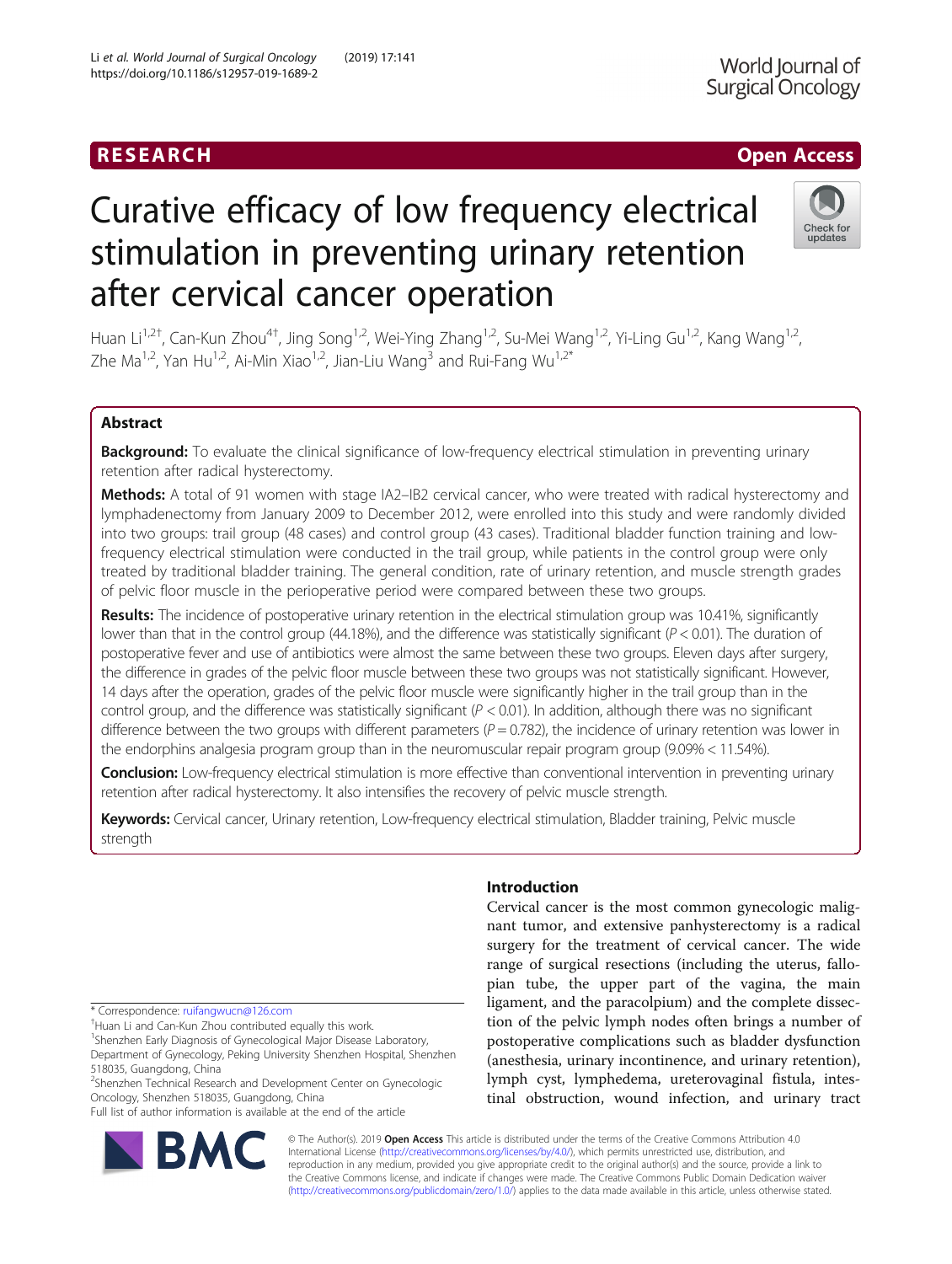infections, in which bladder dysfunction is the most common [\[1](#page-5-0)]. The incidence of bladder dysfunctions after radical hysterectomy for cervical cancer is 8.0– 80% [\[2](#page-5-0), [3](#page-5-0)]. Postoperative urinary retention can lead to the excessive expansion of the bladder or even permanent detrusor damage, and preventing urinary retention through an indwelling catheter may bring pain and inconvenience to the patient, increasing the incidence of urinary tract infection  $[4, 5]$  $[4, 5]$  $[4, 5]$  $[4, 5]$  $[4, 5]$ . In recent years, some scholars have begun to apply electrical stimulation for postoperative rehabilitation of malignant tumors, effectively improving the quality of life of patients. Mariotti et al. randomly divided 60 patients with prostate cancer into two groups according to 1:1. The treatment group received pelvic floor electrical stimulation on the seventh day after the operation, and the control group received routine nursing treatment. Postoperative follow-up showed that the urination function of the treatment group was significantly better than that of the control group [[6](#page-5-0)]. In terms of gynecologic malignancies, Eun et al. randomized 34 patients with gynecologic malignancies to two groups; the electrical stimulation group received 4 weeks of electrical stimulation, and the control group received conventional treatment. The quality of life questionnaire showed that the quality of life and pelvic floor function of the patients in the electrical stimulation group were significantly better than those in the control group [[7](#page-5-0)]. At present, there are few studies on the rehabilitation treatment of urinary retention electrical stimulation after cervical cancer surgery. Based on the previous studies, we will fill in the gaps in related research fields and provide effective treatment methods for improving the postoperative quality of life of patients with cervical cancer.

#### Methods

### General information

A total of 91 patients with stage IA2–IB2 cervical cancer, who underwent extensive panhysterectomy and pelvic lymph node dissection in our department from January 2009 to December 2012, were enrolled into the study and were randomly divided into two groups through the closed-envelop method by a person who did not participate in the study: electrical stimulation treatment group (trial group) and control group. There were 48 patients in the trial group and 43 patients in the control group. The researchers who collected the data were unaware of the assignment of participants. The inclusion criteria are as follows: (1) age 18–60 years old, (2) type III hysterectomy for cervical cancer, (3) postoperative pathology indicated that the cancer was completely removed and without distant metastasis, and (4) the patient agreed to conduct the study and sign an informed consent form. The exclusion criteria are as follows: (1) patients with intraoperative urinary tract injury (except ureteral injury), (2) preoperative diagnosis of moderate or above stress urinary incontinence (diaper pad test a 10 g), (3) preoperative urinary retention, and (4) those with uncontrolled epilepsy, central nervous system diseases, mental disorders, or with pacemakers.

#### Therapeutic methods

Patients in the two groups underwent bladder function training  $[8]$  $[8]$ . Specific operations were as follows. From the 11th day after surgery, between 8 a.m. and 10 p.m., the catheter was opened every 2 h for 15 min each time, while the catheter was fully opened from 10 p.m. to 8 a.m. the next day, until the catheter was pulled out. From the 11th day since the operation, patients in the trial group were given electrical stimulation treatment and bladder function training for 3 days using the Phenix VBS neuromuscular stimulation therapy system (France) [[9\]](#page-5-0); the system is based on the Glazer Protocol, which was originally proposed in 1997 to provide not only a fixed sequence of muscle action and its measurements, but also a database of sEMG readings for normal subjects and pelvic floor dysfunction patients. In the electrical stimulation treatment group, the patient was placed in a supine position, one piece of the electrode was placed in the bladder area under the symphysis pubis, and the other piece was placed on the bone. Two sets of different parameters were chosen according to different treatment principles: electrical stimulation frequency was 35 Hz and pulse width was 200 μs (neuromuscular repair program, group A) or frequency was 1 Hz and pulse width was 270 μs (endorphins analgesia program, group B), for 15 to 30 min each time, twice a day for 3 days. Patients in the control group only received bladder function training for 3 days.

The catheters were removed from all patients in the two groups at 14 days after the surgery. On the same day, residual urine volumes in bladders were measured by B ultrasound to observe whether urinary retention occurred. At the same time, pelvic floor muscle strength was also determined.

Bladder residual urine volume refers to the amount of urine saved in the bladder after urination. This is one of the important indicators for determining bladder urination function:

Urinary retention is when the patient cannot urinate smoothly, bladder residual urine volume was  $\geq 100$  ml as determined by B ultrasound, or cannot self-discharge and need to reset the catheter.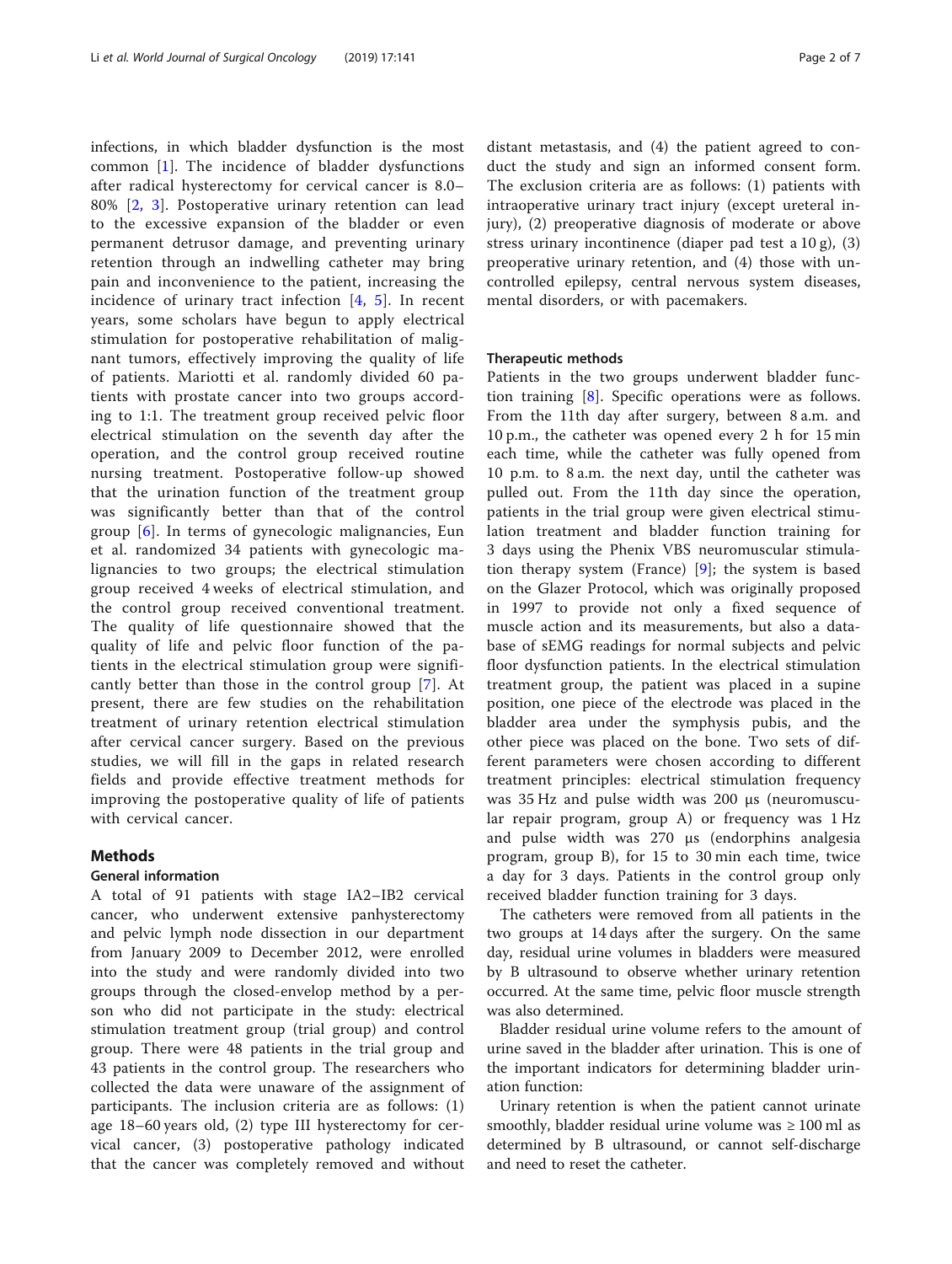### Determination of pelvic floor muscle strength by manual muscle test (MMT) [[10\]](#page-5-0)

Pelvic floor muscle strength was determined in all patients by the same experienced and qualified doctor of Obstetrics and Gynecology. The doctor placed two fingers in the patient's posterior vaginal wall 1.5 cm from the fornix, with fingers closely contacting with the vaginal wall, guiding the patient to contract the pelvic floor muscles according to instructions. Then, fingers were placed in the patient's perineum, and in the same way, patients were guided to contract the pelvic floor muscles according to instructions. This would assess the type I and II muscle fibers of shallow and deep pelvic floor muscles, respectively, in order to understand the strength of the pelvic floor muscles. The conditions of the muscle contraction of patients were graded, and the hierarchical description of the test was based on the GRRUG method, namely, O, I, II, III, IV, and V:

Level 0: no sense of muscle contraction is felt;

Level I: the fibrillation of the muscle is felt;

Level II: incomplete contraction of the muscles if felt, which persist for two seconds or contraction-relaxation movement can finish two times;

Level III: complete contraction of muscles without resistance is felt, persisting for three seconds or contraction-relaxation movement can finish three times;

Level IV: complete contraction of muscles with slight resistance is felt, persisting for four seconds or contraction-relaxation movement can finish four times;

Level V: complete contraction of muscles with strong resistance is felt, persisting for five or more seconds or contraction-relaxation movement can complete five times.

#### Statistics analysis

Data obtained is said to be processed using statistical software SPPS 16.0, chi-square test,  $t$  test, or rank sum test.

#### Results

In general information, the differences in age, culture degree, the number of pregnancies and deliveries, weight, and clinical staging of cervical cancer between patients in these two groups were not statistically significant.

As shown in Table [1](#page-3-0), after removal of the catheter, bladder residual urine volume was significantly lower in patients in the electrical stimulation group than in the control group ( $F = 1.087$ ,  $P = 0.000$ ), and the difference was statistically significant.

As shown in Table [2](#page-3-0), the difference in postoperative fever days of patients and antibiotic use days between the two groups was not significant, and  $P$  values were 0.818 and 0.754, respectively. At the beginning and end of the postoperative treatment intervention (11th and 14th day, respectively), the routine urine test was conducted to observe whether patients developed urinary tract infection and was expressed as the leukocyte count. There was no significant difference in urinary tract infection between the two groups, and  $P$  values were 0.229 and 0.500, respectively.

As shown in Table [3](#page-4-0), the incidence of urinary retention was significantly higher in the control group than in the electric stimulation treatment group  $(P = 0.000)$ .

As shown in Table [4,](#page-4-0) the difference was not statistically significant between the two groups with different parameters  $(P = 0.782)$ , but the incidence of urinary retention in group B was lower than in group A  $(9.09\% < 11.54\%)$ . This prompts that the treatment effect in the endorphins analgesia program is better compared with that in the neuromuscular repair program.

As shown in Table [5](#page-5-0), the levels of muscle strength in the group of bladder training and electrical stimulation before and after the intervention underwent paired  $t$  test. It was found that all types of muscle fibers of the pelvic floor were statistically significant  $(P < 0.05)$ , suggesting that low-frequency electrical stimulation can enhance pelvic floor muscle strength.

#### **Discussion**

When patients with cervical cancer undergo extensive panhysterectomy and pelvic lymph node dissection, some of them would develop urinary retention. The reason is damage to the pelvic fascia, ligaments, pelvic support tissue, blood vessels, lymphatic vessels, and nerves during the operation, resulting in bladder dysfunction; thus, urinary retention is one of the earliest and most common causes of great sufferings. Its pathogenetic mechanism is as follows. The inferior hypogastric plexus bladder branch contains sympathetic and parasympathetic nerve fibers, which controls the sphincter and detrusor of the bladder, respectively, perceives bladder volume changes, and mutually regulates this to control urination. Parasympathetic nerve injury can reduce bladder sensitivity to pressure, leading to urinary retention. Thus, damage to the pelvic floor support structure leads to a downward position of the vaginal fornix and urethra and emptiness behind the bladder. The bladder in the filling state falls back due to the loss of support strength, excessively stretching towards the sacrum fossa; thus, the bottom of the bladder and posterior length of the urethra forms an acute angle, resulting in the accumulation of urine in the bladder. Bladder neck obstruction can also easily lead to urinary retention. Some patients develop pelvic inflammation and adhesion, which result in muscle tension and failure to urinate, leading to varying degrees of urination disorders [[11](#page-5-0)–[14](#page-5-0)].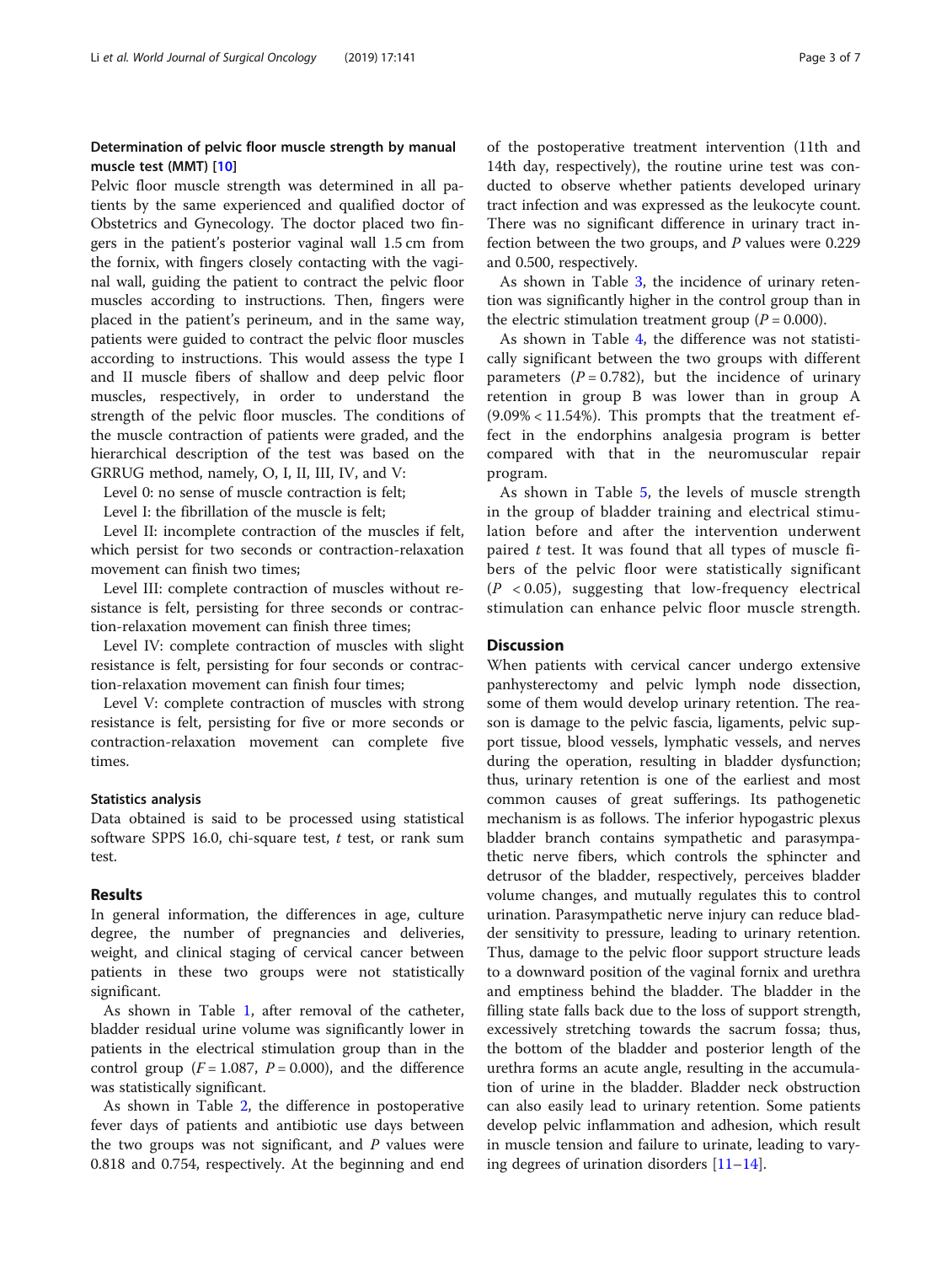<span id="page-3-0"></span>

|  |  |  |  |  | Table 1 Residual urine volume of two groups after removal of catheter |
|--|--|--|--|--|-----------------------------------------------------------------------|
|  |  |  |  |  |                                                                       |

|                                                                | Residual urine volume (ml) |
|----------------------------------------------------------------|----------------------------|
| Bladder training + electrical stimulation group, mean $\pm$ SD | $56.85 \pm 29.44$          |
| Bladder training group, mean $\pm$ SD                          | $95.79 \pm 24.07$          |
| F value                                                        | 1.087                      |
| $P$ value                                                      | 0.000                      |

The electrical stimulation group has significantly less residual urine than control group ( $F = 1.087$ ,  $P = 0.000$ )

In the 1970s, Tanagho et al. first applied the electrical nerve stimulation technique in the treatment of patients with bladder dysfunction through direct electrical stimulation on neural pathways influencing the bladder detrusor, promoting the recovery of sacral nerve function, which adjusts bladder function [[15\]](#page-5-0). In 1997, sacral nerve electrical stimulation treatment was certificated by the FDA for the treatment of unstable bladder and nonobstructive urinary retention [\[16](#page-6-0)]. Peters et al. reported that in the treatment of primary urinary retention using sacral nerve stimulation, improvement of symptoms was up to 73% [[17\]](#page-6-0). Kajbafzadeh et al. used transcutaneous functional electrical stimulation (FES) to treat children with refractory neurogenic urinary incontinence secondary to myelomeningocele (MMC) and found that FES was a safe, non-invasive, and effective method compared with the control group  $[18]$  $[18]$  $[18]$ . The possible mechanism may be as follows. The second, third, and fourth sacral nerves control bladder function, in which these nerves grow from the root of the third sacral nerve and are mainly distributed in the detrusor of the bladder and pelvic floor levator ani muscle. The root of the third sacral nerve contains the sensory plexus from the pelvic floor and motor plexus from the detrusor (parasympathetic), as well as motor plexuses from the sphincter and other muscles. Effective electrical stimulation on the third sacral nerve can provide a curative effect through the regulation of the urination reflex mediated by the afferent nerve, promoting the recovery of bladder sensation and establishing a normal urination reflex at the same time. In recent years, many studies have reported that after surgery, pelvic floor nerve electrical stimulation could promote the recovery of bladder function, which brought a good curative effect [[19](#page-6-0), [20\]](#page-6-0).

In the past, in order to avoid the occurrence of urinary retention, the common method was as follows: 3 days of bladder function training was performed before the removal of the catheter on the 14th day after surgery, but this effect was limited. Through the randomized controlled study, our hospital data revealed that the incidence of urinary retention in the control group was 46.51%. From the above treatment principle, the following treatment method was adopted in our hospital: in addition to bladder function training 3 days before the removal of the catheter, low-frequency electric stimulation treatment is performed. This treatment method significantly reduced the incidence of urinary retention, reaching 10.41%; which indicate that low-frequency electric stimulation also can significantly reduce the incidence of urinary retention after cervical cancer operation. This is of great practical significance to the rehabilitation and improvement of the quality of life after surgery.

For the treatment of cervical cancer patients with urinary retention after extensive panhysterectomy, the principle of low-frequency electrical stimulation is as follows. Through electrodes placed on abdominal skin, pulsed current functions as a stimulating factor that strengthens pelvic floor muscles, making the bladder muscles move and causing contraction of the detrusor muscle and relaxation of the urethral sphincter; thus, urination occurs. Data in our hospital revealed that the pelvic floor muscle strength of patients was greatly strengthened after low-frequency electrical stimulation treatment. In addition, low-frequency electrical stimulation also improved the blood circulation of pelvic tissues (including the bladder and urethra), promoting the healing of surgical trauma. Moreover, pulse current stimulation to the nerve controlling bladder can also

|                                                                    | Days of<br>fever | Days of antibiotics<br>used | U-LEU 11 days after<br>operation | U-LEU 14 days after<br>operation |
|--------------------------------------------------------------------|------------------|-----------------------------|----------------------------------|----------------------------------|
| Bladder training + electrical stimulation group, median<br>(range) | $2(2-3)$         | $3(3-4)$                    | $3(2-4)$                         | $3(2-4)$                         |
| Bladder training group, median (range)                             | $2(2-3)$         | $3(3-4)$                    | $3(2-4)$                         | $3(2-4)$                         |
| $Z$ value                                                          | $-0.43$          | $-0.347$                    | $-0.704$                         | $-0.112$                         |
| $P$ value                                                          | 0.667            | 0.728                       | 0.481                            | 0.911                            |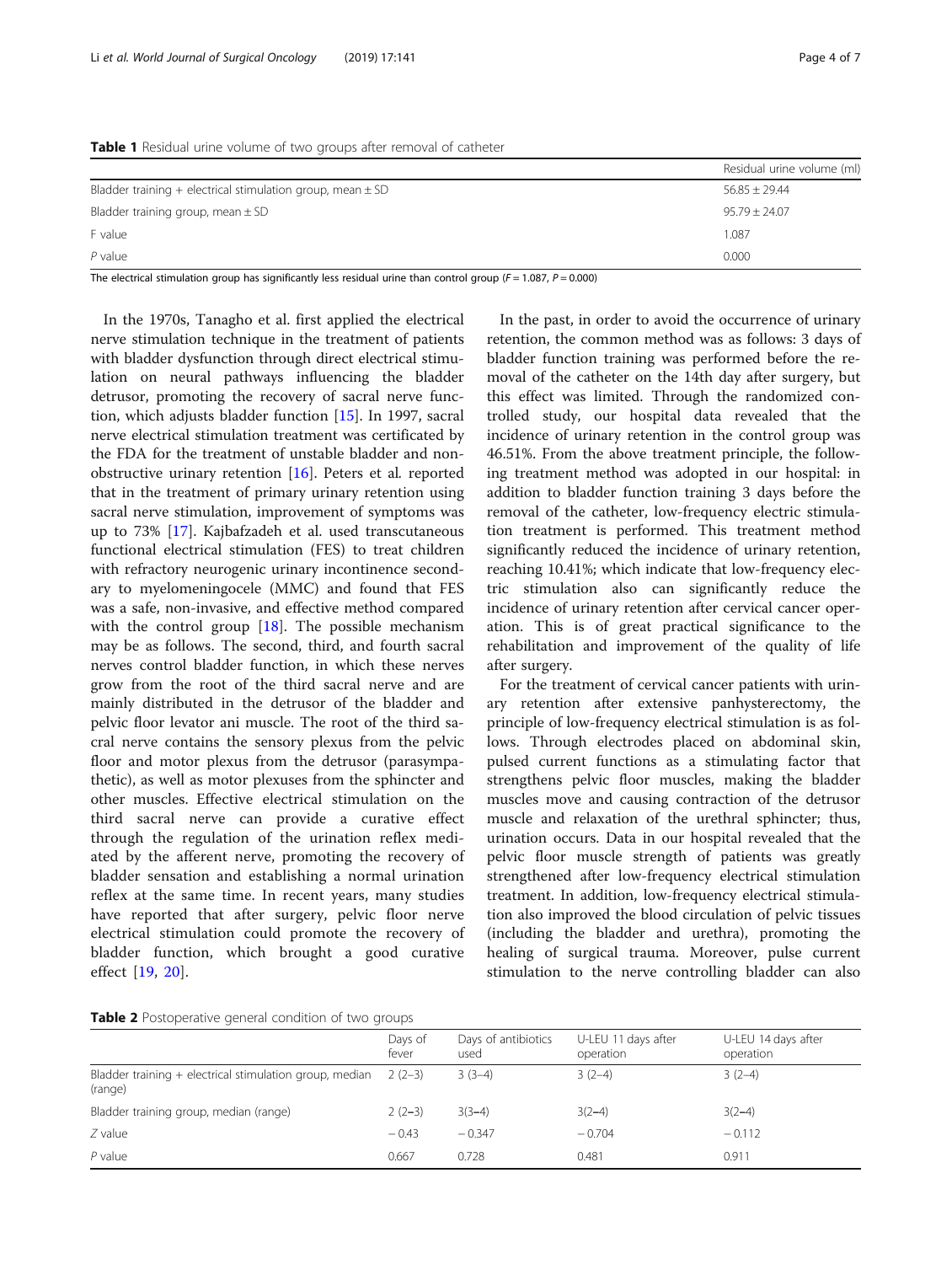<span id="page-4-0"></span>Table 3 Postoperative urine retention of two groups

| Groups                                          | Urine retention (M) | Non-urine retention (M) | Total | Incidence rate (%) |
|-------------------------------------------------|---------------------|-------------------------|-------|--------------------|
| Bladder training + electrical stimulation group |                     | -43                     | 48    | 10.41              |
| Bladder training group                          | 20                  | 23                      | 43    | 46.51              |
| Total                                           |                     | 56                      |       | 27.47              |

accelerate the recovery of nerves controlling the bladder and urethra [[21\]](#page-6-0).

There are two mechanisms for the treatment of postoperative nerve injury. One is urinary retention caused by bladder detrusor dysfunction, and the main treatment is to recover the activity of the detrusor. Since the internal sphincter and bladder detrusor are controlled by the sympathetic and parasympathetic nerves and in urine activity, the role of sympathetic nerves is second and the parasympathetic nerve plays a dominant role, while pelvic nerves originate from sacral spinal nerves 2–4, which is rich of parasympathetic fibers, in which excitement can make the detrusor contract and the internal bladder sphincter relax, promoting urination [[22,](#page-6-0) [23\]](#page-6-0). Therefore, the treatment is as follows: two electrodes are connected to the A1 channel of the neuromuscular stimulation therapy system (Phenix), electrodes are placed in the position of sacral spinal nerve 3, and the bone electrode is attached to the bone; the frequency is set at 35 Hz, pulse width at 200 μs, for 15–30 min each treatment, twice a day, for a duration of 3 days, and then, the catheter is removed. The second treatment is the use of endorphin procedures to relax abdominal and pelvic floor muscles with an analgesic effect [[24\]](#page-6-0). In theory, the latter is suitable for muscle tension caused by pain and infection factors after delivery and general surgery [\[25](#page-6-0)], and its treatment program is as follows: electrical stimulation frequency is set at 1 Hz, pulse width is set at 270 μs, for 15–30 min each time, twice a day, for a duration of 3 days, then the catheter is removed. However, data of our hospital suggest that in the preventive treatment for urinary retention after cervical cancer operation, the second method seems to be more effective, and the possible reason may be as follows: even the chances of damage to pelvic floor tissues, blood vessels and nerves are greater in cervical cancer operation than in general gynecological surgery, and postoperative urinary retention caused by muscle tension are still dominant. This may be an important discovery in our clinical work.

The female pelvic floor is composed of multi-layer muscle and fascia, supporting and maintaining the pelvic organs in the normal position, in which the inner pelvic diaphragm is the most tough layer of the bottom of the pelvis, including the levator ani muscle and its fascia. Pelvic floor muscle fibers are divided into two types; most of the type I muscle fibers distributed in the levator ani muscle, and type II fibers are located in the superficial pelvic floor.

The pulse current below 1 000 Hz is called low-frequency electrical stimulation. Biological electrical stimulation is the use of low-frequency electromyography to stimulate neuromuscular stimulation. Through passive muscle training, the nociceptors are awakened to accelerate the regeneration of nerve and the recovery of conduction function, stimulate muscle contraction, improve blood circulation, and increase its contraction strength and elasticity, which can enhance pelvic floor muscle strength.

Therefore, pelvic floor electrical stimulation treatment can effectively improve the pelvic floor electrophysiology to repair the damaged neuromuscular; the patient's pelvic floor muscle strength was significantly improved. The results of this study further indicate that pelvic electrical stimulation can enhance pelvic floor muscle contractility, which is consistent with other studies reported. All in all, through the pelvic floor electrical stimulation treatment, pelvic muscle contraction can effectively improve the function and promote postoperative pelvic floor muscle strength recovery, thereby enhancing the postoperative quality of life.

There are some shortcomings in this study, including the small number of samples included, and nonmulti-center research, which makes it difficult to recruit a sufficient number of representative research objects.

Table 4 Urine retention after treated by different programs

| Groups  | Urine retention | Non-urine retention | Total | Incidence rate (%) |  |
|---------|-----------------|---------------------|-------|--------------------|--|
| Group A |                 | ند                  | 26    | 11.54              |  |
| Group B |                 | 20                  |       | 9.09               |  |
| Total   |                 | 4 <sup>3</sup>      | 48    | 10.41              |  |

Group A neuromuscular repair program, group B endorphins analgesia program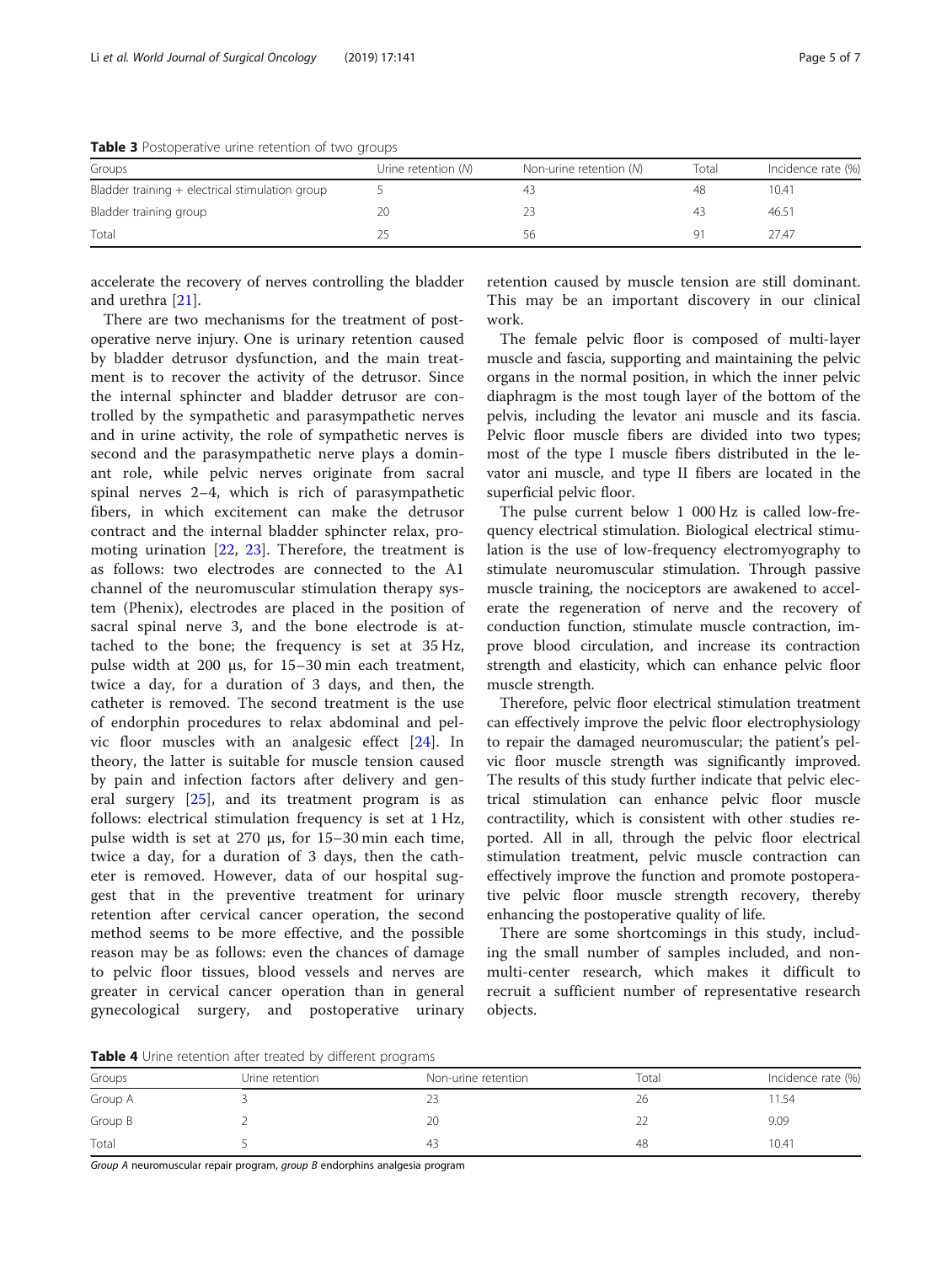#### <span id="page-5-0"></span>Table 5 Pelvic muscle strength before and after treatments

|                                                                          | D <sub>11</sub> al | D11 all            | D11 sI             | $D11$ sll          | D14 al             | D <sub>14</sub> all | D14 sl           | $D14$ sll          |
|--------------------------------------------------------------------------|--------------------|--------------------|--------------------|--------------------|--------------------|---------------------|------------------|--------------------|
| Bladder training + electrical stimulation group, mean $\pm$<br><b>SD</b> | $1.98 \pm$<br>0.86 | $2.0 \pm 0.74$     | $2.06 \pm$<br>0.67 | $2.10 \pm$<br>0.66 | $2.92 +$<br>0.58   | $2.75 +$<br>0.60    | $7.98 +$<br>0.56 | $3.08 \pm$<br>0.58 |
| Bladder training group, mean $\pm$ SD                                    | $2.05 \pm$<br>0.65 | $2.05 \pm$<br>0.53 | $1.93 +$<br>0.63   | $1.91 \pm$<br>0.65 | $2.05 \pm$<br>0.58 | $2 + 0.58$          | $1.88 +$<br>0.63 | $1.98 \pm$<br>0.60 |
| $x^2$ value                                                              | 6.630              | 6.629              | 8.353              | 2.080              | 35.489             | 27.037              | 46.086           | 46.086             |
| $P$ value                                                                | 0.085              | 0.036              | 0.039              | 0.353              | 0.000              | 0.000               | 0.000            | 0.000              |

D how many days after operation, q superficial pelvic muscle, s deep pelvic muscle, I type I muscle fiber, II type II muscle fiber; for example, D11 sII represents deep type II muscle fiber 11 days after operation

#### Conclusions

Low frequency electric stimulation is an effective treatment for pelvic floor dysfunction, which has gained attention in recent years, while through observation, we found that it is also significantly effective for urinary retention, non-expensive, non-invasive, easy to operate, its curative effect is not related to age, weight, and so on, and is easily accepted by patients. Thus, it is worthy of clinical promotion. However, low-frequency electrical stimulation treatment for urinary retention after cervical cancer operation remains as a new field of exploration; further assessments of its effect, as well as continuous research and exploration, are required in the future.

#### **Abbreviations**

MMT: Manual muscle test

#### Acknowledgements

Not applicable.

#### Authors' contributions

LH has made substantial contributions to conception and design. LH, ZCK, WSM, GYL, WK, MZ, HY, and XAM contributed to the acquisition of data, analysis, and interpretation of data. LH, ZCK, SJ, WJL, and ZWY have been involved in the drafting of the manuscript and revising it critically for important intellectual content. WRF has given final approval of the version to be published. All authors read and approved the final manuscript.

#### Funding

We do not have any relationship with the manufacturers and have not received any kind of grant from them.

#### Availability of data and materials

We declared that materials described in the manuscript, including all relevant raw data, will be freely available to any scientist wishing to use them for non-commercial purposes, without breaching participant confidentiality.

#### Competing interest

The authors declare that they have no competing interests.

#### Ethics approval and consent to participate

This study was conducted in accordance with the Declaration of Helsinki. This study was conducted with approval from the Ethics Committee of Peking University Shenzhen Hospital. Written informed consent was obtained from all participants.

#### Consent for publication

Not applicable.

#### Author details

<sup>1</sup>Shenzhen Early Diagnosis of Gynecological Major Disease Laboratory, Department of Gynecology, Peking University Shenzhen Hospital, Shenzhen

518035, Guangdong, China. <sup>2</sup>Shenzhen Technical Research and Development Center on Gynecologic Oncology, Shenzhen 518035, Guangdong, China. <sup>3</sup>Department of Obstetrics and Gynecology, Peking University People's Hospital, No.11 Xizhimen South Street, Xicheng Dist, Beijing 100044, China. 4 Department of Gynecology, Southern Medical University Affiliated Maternal & Child Health Hospital of Foshan, Foshan, 528000, Guangdong, China.

#### Received: 12 November 2018 Accepted: 6 August 2019 Published online: 13 August 2019

#### References

- 1. Kashima K, Yahata T, Fujita K, Tanaka K. Analysis of the complications after radical hysterectomy for stage IB, IIA and IIB uterine cervical cancer patients. J Obstet Gynaecol Res. 2010;36:555–9.
- 2. Plotti F, Angioli R, Zullo MA, Sansone M, Altavilla T, Antonelli E, Montera R, Damiani P, Benedetti Panici P. Update on urodynamic bladder dysfunctions after radical hysterectomy for cervical cancer. Crit Rev Oncol Hematol. 2011;80:323–9.
- 3. Laterza RM, Sievert KD, de Ridder D, Vierhout ME, Haab F, Cardozo L, van Kerrebroeck P, Cruz F, Kelleher C, Chapple C, et al. Bladder function after radical hysterectomy for cervical cancer. Neurourol Urodyn. 2015;34:309–15.
- 4. Lee JR, Bang H, Dadhania D, Hartono C, Aull MJ, Satlin M, August P, Suthanthiran M, Muthukumar T. Independent risk factors for urinary tract infection and for subsequent bacteremia or acute cellular rejection: a single-center report of 1166 kidney allograft recipients. Transplantation. 2013;96:732–8.
- Piechota H. Prevention of catheter-associated urinary tract infections. Aktuelle Urol. 2016;47:220–8.
- 6. Mariotti G, Sciarra A, Gentilucci A, Salciccia S, Alfarone A, Di Pierro G, Gentile V. Early recovery of urinary continence after radical prostatectomy using early pelvic floor electrical stimulation and biofeedback associated treatment. J Urol. 2009;181:1788–93.
- 7. Yang EJ, Lim JY, Rah UW, Yong BK. Effect of a pelvic floor muscle training program on gynecologic cancer survivors with pelvic floor dysfunction: a randomized controlled trial. Gynecol Oncol. 2012;125:705–11.
- 8. Fanfani F, Costantini B, Mascilini F, Vizzielli G, Gallotta V, Vigliotta M, Piccione E, Scambia G, Fagotti A. Early postoperative bladder training in patients submitted to radical hysterectomy: is it still necessary? A randomized trial. Arch Gynecol Obstet. 2015;291:883–8.
- 9. Brown C, Vogt V, Menkes D, et al. Surface Electromyographic Biofeedback of Pelvic Floor Musculature[J]. 2011.
- 10. Frederice CP, Amaral E, Ferreira Nde O. Urinary symptoms and the pelvic floor muscle function after delivery. Rev Bras Ginecol Obstet. 2011;33:188–95.
- 11. Chen XJ, Song YY, Cai LZ, Du KH, Lin CQ, Su YZ, Yu J. Influence of urodynamic factors on urinary retention in patients with cervical carcinoma after radical hysterectomy. Zhonghua Fu Chan Ke Za Zhi. 2010;45:677–81.
- 12. Jin M, Zhan X, Wang XY, Huang XK: Analysis in gynecological surgeries affected urinary function. Journal of Sun Yat-sen University (Medical Sciences) 2012.
- 13. Colabuono M. Education for the prevention of bladder distention and postoperative urinary retention (POUR). J PeriAnesth Nurs. 2014;29:e34.
- 14. Bardsley A. ISC in women following urogynaecologic surgery. Br J Nurs. 2015;24(Suppl 18):S6.
- 15. Tanagho EA, Schmidt RA, Orvis BR. Neural stimulation for control of voiding dysfunction: a preliminary report in 22 patients with serious neuropathic voiding disorders. J Urol. 1989;142:340.